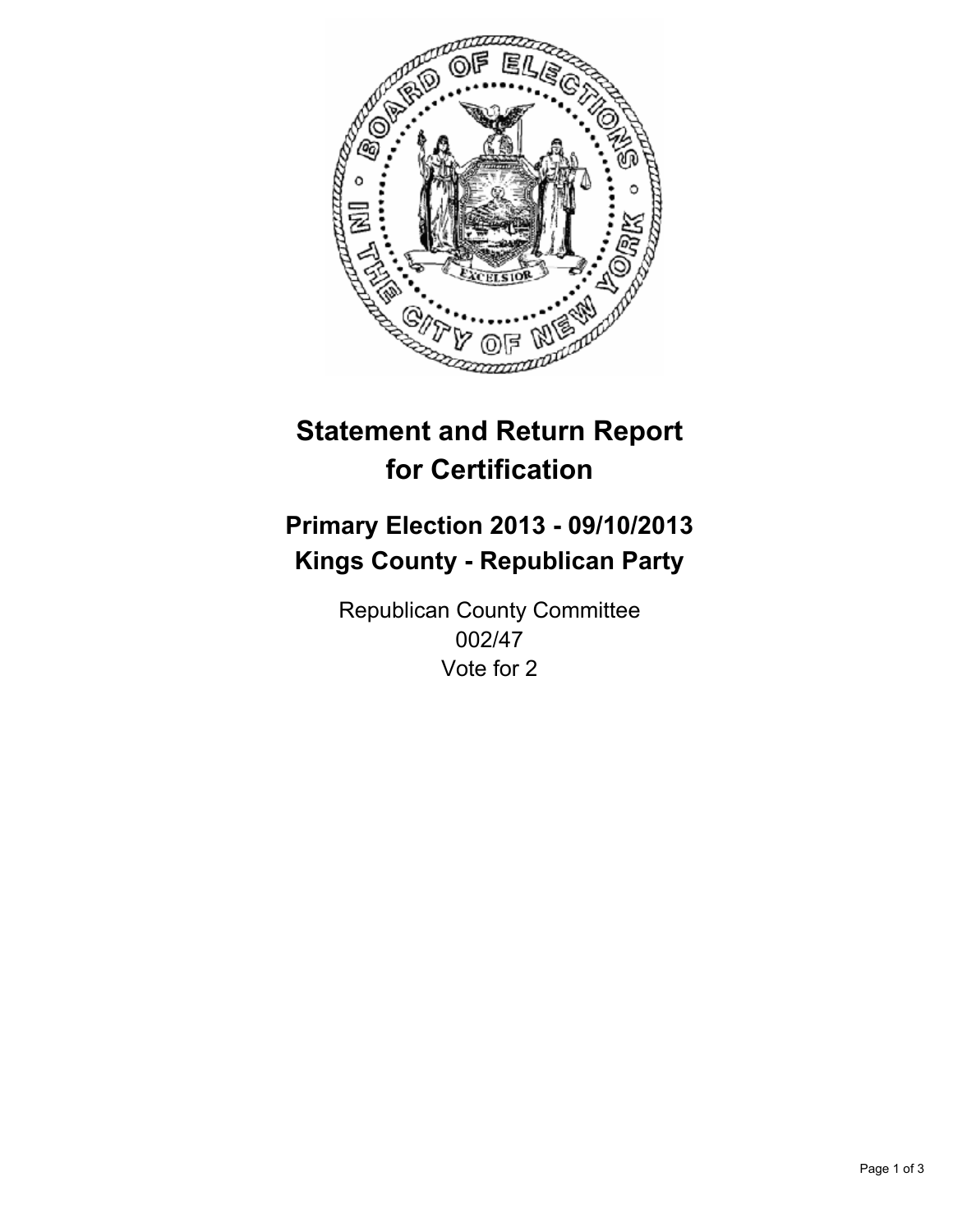

## **Assembly District 47**

| <b>EMERGENCY</b>       | 8        |
|------------------------|----------|
| ABSENTEE/MILITARY      | 2        |
| <b>FEDERAL</b>         | 0        |
| SPECIAL PRESIDENTIAL   | 0        |
| AFFIDAVIT              | $\Omega$ |
| <b>CHARLES ALOISIO</b> | 11       |
| PETER A. RAMELLA       | 15       |
| RICHARD P. RANDAZZO    | 21       |
| NANCI E. RODEN         | 11       |
| <b>Total Votes</b>     | 58       |